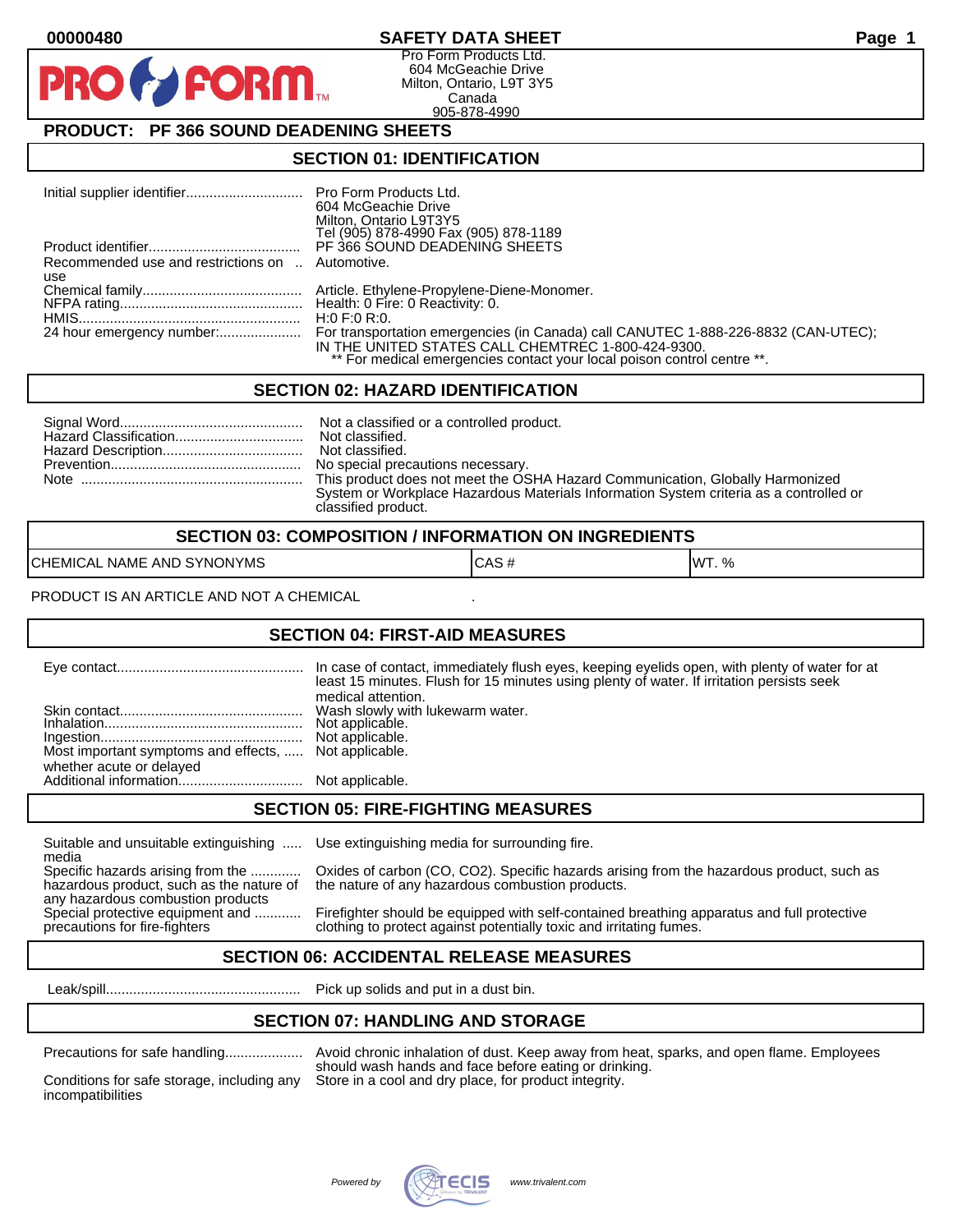**00000480 SAFETY DATA SHEET Page 2**

#### **PRODUCT: PF 366 SOUND DEADENING SHEETS**

#### **SECTION 08: EXPOSURE CONTROLS / PERSONAL PROTECTION**

| <b>IINGREDIENTS</b> | TWA | <b>ACGIH TLV</b><br>STEL                                                                                                                                                                            | 'PEL | <b>OSHA PEL</b><br>STEL                                                  | <b>NIOSH</b><br>IREL |
|---------------------|-----|-----------------------------------------------------------------------------------------------------------------------------------------------------------------------------------------------------|------|--------------------------------------------------------------------------|----------------------|
|                     |     | Not applicable.<br>Safety glasses.<br>Cotton or natural fibre gloves.<br>Not applicable.<br>Safety boots per local regulations.<br>Appropriate engineering controls None required under normal use. |      | Educate and train employees on the safe use and handling of the product. |                      |

#### **SECTION 09: PHYSICAL AND CHEMICAL PROPERTIES**

| Appearance/Physical state                      | Sheets. Solid.        |
|------------------------------------------------|-----------------------|
|                                                | No data.              |
|                                                | Characteristic odour. |
|                                                | Not applicable.       |
| Vapour pressure (mm Hg)                        | Not applicable.       |
|                                                | Not applicable.       |
|                                                | Not applicable.       |
| Relative Density (Specific Gravity)            | 0.92 to 0.98.         |
| Melting / Freezing point (deg C)               | No data.              |
|                                                | Insoluble in water.   |
| Initial boiling point / boiling range (deg C). | Not applicable.       |
|                                                | Not applicable.       |
| Flash point (deg C), method                    | Not applicable.       |
| Auto ignition temperature (deg C)              | Not available.        |
| Upper flammable limit (% vol)                  | Not applicable.       |
| Lower flammable limit (% vol)                  | No Data.              |
| Partition coefficient — n-octanol/water        | No data.              |
|                                                |                       |
|                                                |                       |

#### **SECTION 10: STABILITY AND REACTIVITY**

| Possibility of hazardous reactions                                |  |
|-------------------------------------------------------------------|--|
| Conditions to avoid, including static                             |  |
| discharge, shock or vibratioñ<br>Hazardous decomposition products |  |
|                                                                   |  |

Chemical stability...................................... Stable at normal temperatures and pressures. Hazardous polymerization will not occur. Will not occur under normal temperature and pressure. Avoid vapours if heated.

Oxides of carbon (CO,CO2).

# **SECTION 11: TOXICOLOGICAL INFORMATION**

| <b>INGREDIENTS</b><br>----- | ILC50 | LDS0 |
|-----------------------------|-------|------|
|                             |       |      |

| Not expected to pose any hazards.<br>compound which is considered to be a possible cancer-causing agent. |
|----------------------------------------------------------------------------------------------------------|
|                                                                                                          |

# **SECTION 12: ECOLOGICAL INFORMATION**

Persistence and degradability................... Not available.

### **SECTION 13: DISPOSAL CONSIDERATIONS**

and methods of disposal, including any regulations. contaminated packaging

Information on safe handling for disposal . Dispose of waste in accordance with all applicable Federal, Provincial/State and local and methods of disposal, including any regulations.